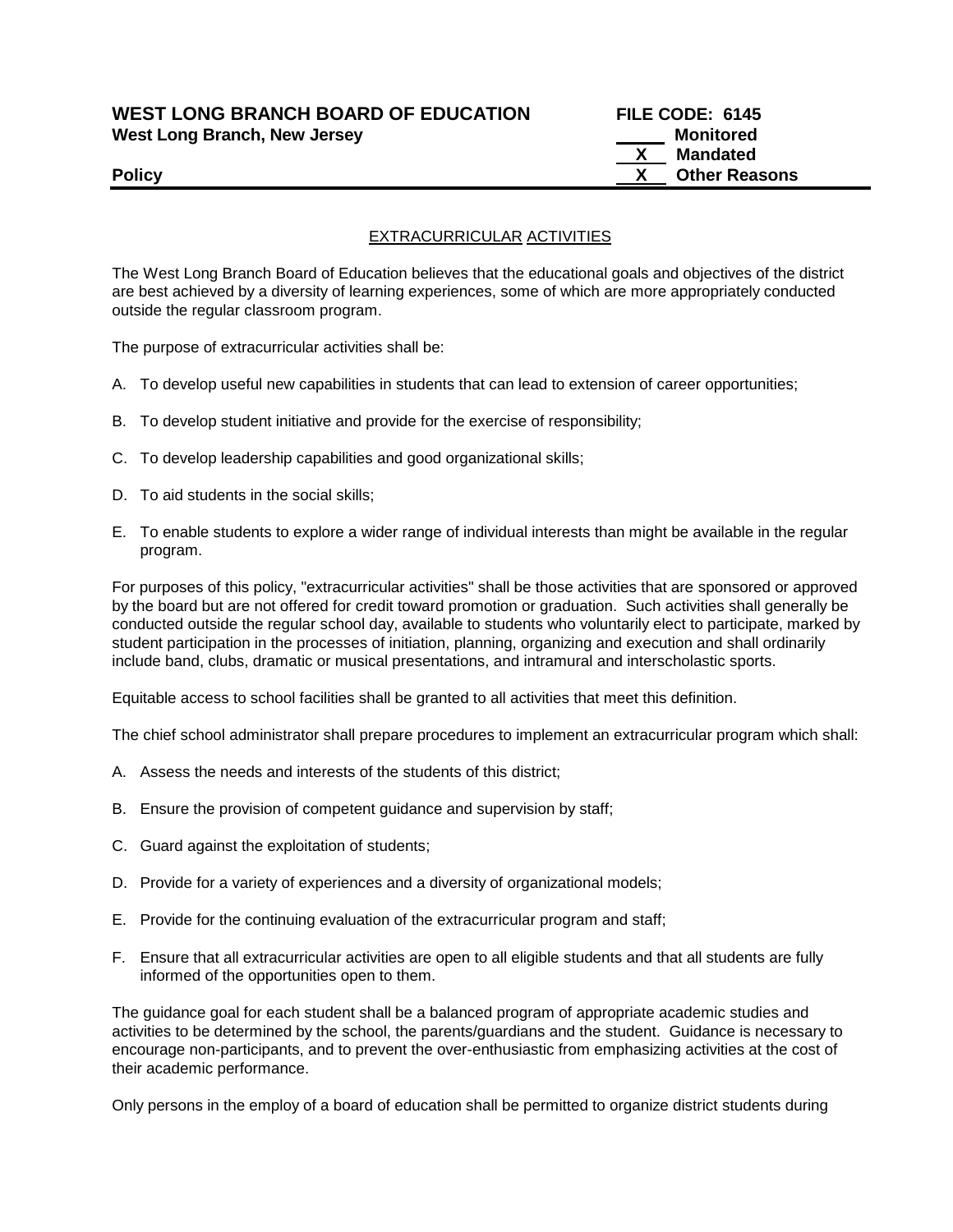## EXTRACURRICULAR ACTIVITIES (continued)

school time or during any recess in the school day for extra-curricular activities.

No activity shall be considered to be under the sponsorship of this board unless it has been approved by the board on recommendation of the chief school administrator. Fund-raising activities of extracurricular groups must be approved by the board.

All students in good disciplinary and academic standing shall have equal access to all extracurricular activities regardless of race, creed, color, national origin, ancestry, age, marital status, familial status, affectional or sexual orientation, gender, gender identity or expression, religion, disability, nationality, pregnancy, or socioeconomic status.

For all interscholastic sports programs, the administration/athletic director will insure that only qualified persons with proper insurance credentials are used to officiate such games. If no qualified person is available, that game shall be postponed or forfeited.

## Good Disciplinary Standing

Good disciplinary standing shall mean that a student is not serving a detention or suspension. Students who serve more than three detentions, suspensions or a combination of the two during one term may be subject to loss of eligibility for the following term.

- A. When a student who is scheduled to participate in an extracurricular activity later in the school day is reported for an infraction of the code of student conduct, the principal shall appoint a staff committee to consider whether the student shall be removed from any or all extracurricular activities.
- B. If a student was in not in good disciplinary standing the previous term, the principal shall refer the matter to a staff committee to determine whether the student shall be permitted to participate during the current term.

## Good Academic Standing

Good academic standing at the beginning of the school year for all grades means successful completion of the previous year's requirements, with no failures.

Continuing good academic standing requires maintenance of passing grades in all subjects during the current year.

A student who begins the year not in good academic standing, who maintains a passing grade in every subject and a minimum grade point average of 2.0, may request consideration to participate in extracurricular activities at the beginning of the second semester.

### Attendance

The district's attendance policy shall also apply.

### Implementation

Any student exclusion from extracurricular activities for either disciplinary or academic reasons shall be deemed a disciplinary action subject to appeal before the board of education.

The chief school administrator shall direct development of detailed regulations to ensure equitable implementation of this policy. Particular care shall be taken to ensure that all extra-curricular programs and their operation comply with district equity requirements. Participation in academically related coaching or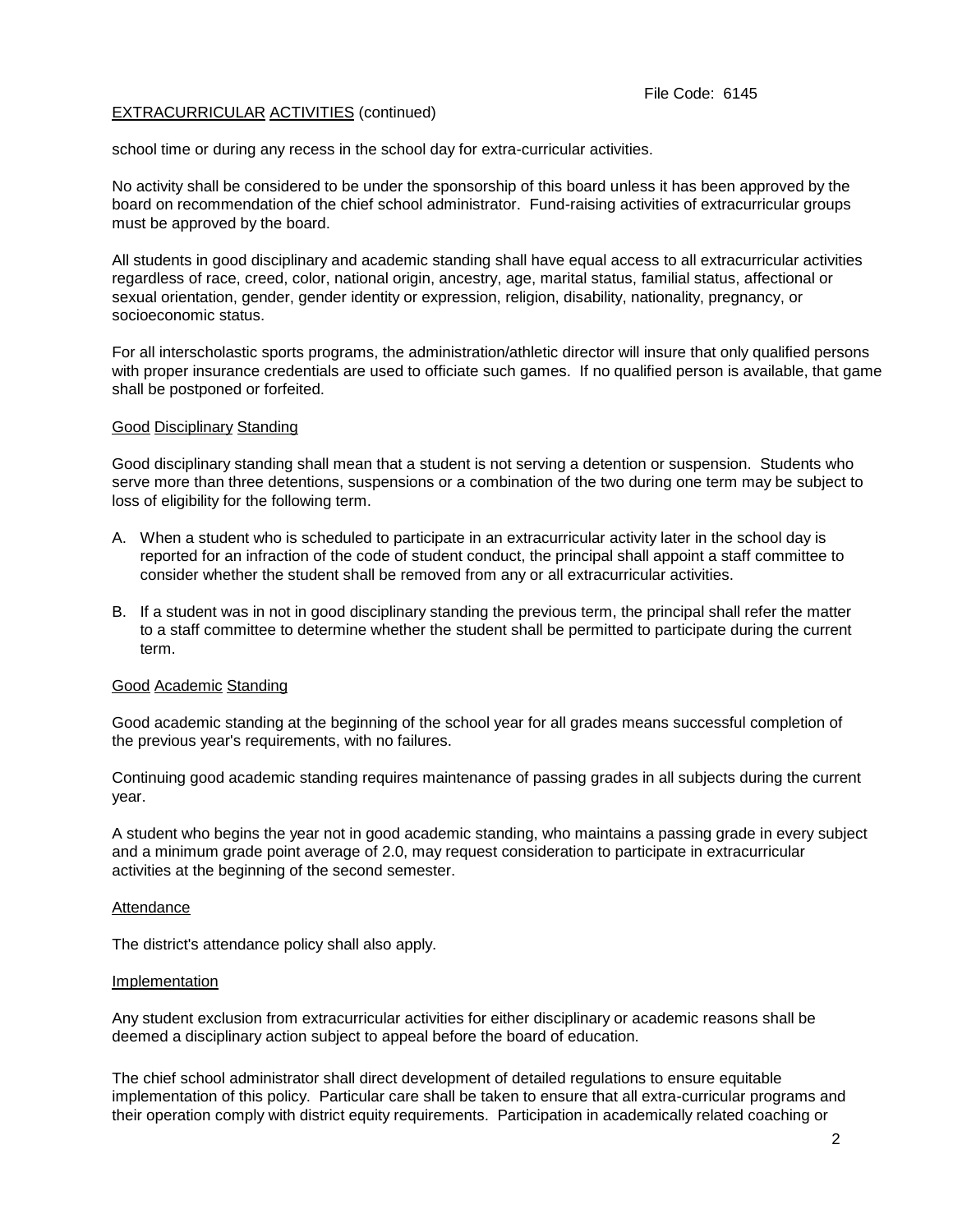## EXTRACURRICULAR ACTIVITIES (continued)

tutoring groups may be exempt from the eligibility requirement at the chief school administrator's discretion.

Adopted: October 15, 1985 Amended: August 19, 1997 Amended: January 20, 1999 Revised: April 28, 2005 Revised: February 27, 2007 Amended: December 14, 2010 Reviewed: September 18, 2012 NJSBA Review/Update: February 2015 Readopted:

## Key Words

Extracurricular Activities, Cocurricular Activities, Student Activities, Student Activities

| Legal References: N.J.S.A. 10:5-1 et seq. |                                                                                                                               |                           | Law Against Discrimination                                     |  |
|-------------------------------------------|-------------------------------------------------------------------------------------------------------------------------------|---------------------------|----------------------------------------------------------------|--|
|                                           |                                                                                                                               | N.J.S.A. 18A:11-3         | Voluntary associations regulating conduct of student           |  |
|                                           |                                                                                                                               |                           | activities; membership; rules and regulations; appeals         |  |
|                                           |                                                                                                                               | N.J.S.A. 18A:19-14        | Funds derived from student activities                          |  |
|                                           |                                                                                                                               | N.J.S.A. 18A:35-20        | Participation in courses in which verbalization unessential to |  |
|                                           |                                                                                                                               |                           | understanding of subject matter; location of and children in   |  |
|                                           |                                                                                                                               |                           | bilingual programs                                             |  |
|                                           |                                                                                                                               | N.J.S.A. 18A:42-5, -6     | Certain student organizations declared harmful                 |  |
|                                           |                                                                                                                               | N.J.S.A. 34:13A-1 et seq. | <b>New Jersey Employer-Employee Relations Act</b>              |  |
|                                           |                                                                                                                               | N.J.A.C. 6A:7-1.1 et seq. | Managing for Equality and Equity in Education                  |  |
|                                           |                                                                                                                               | N.J.A.C. 6A:8-3.2         | Career education and counseling                                |  |
|                                           |                                                                                                                               | N.J.A.C. 6A:9-5.19        | Athletics personnel                                            |  |
|                                           |                                                                                                                               | N.J.A.C. 6A:16-2.2        | Required health services                                       |  |
|                                           |                                                                                                                               | N.J.A.C. 6A:30-1.1et seq. | Evaluation of the Performance of School Districts              |  |
|                                           |                                                                                                                               |                           | N.J.A.C. 6A:32-9.1 et seq. Athletics Procedures                |  |
|                                           |                                                                                                                               |                           |                                                                |  |
|                                           | 20 U.S.C.A. 4071-4074 - Equal Access Act                                                                                      |                           |                                                                |  |
|                                           | 20 U.S.C.A. 1681 et seq. - Title IX of the Education Amendments of 1972                                                       |                           |                                                                |  |
|                                           | Krupp v. Bd. of Ed. of Union County Reg. H.S. Dist. #1, 278 N.J. Super. 31 (App. Div.<br>1994) cert. den. 140 N.J. 277 (1994) |                           |                                                                |  |
|                                           | Good News Club v. Milford Central School, 121 U.S. 2093 (2001)                                                                |                           |                                                                |  |
|                                           | NJSIAA Constitution, Bylaws, Rules and Regulations                                                                            |                           |                                                                |  |
| <b>Possible</b>                           |                                                                                                                               |                           |                                                                |  |
| <b>Cross References:</b>                  | 1210                                                                                                                          |                           | Community organizations                                        |  |
|                                           | 1320                                                                                                                          |                           | Participation in out of school community activities            |  |
|                                           | *1322                                                                                                                         |                           | Contests for students                                          |  |
|                                           | *2224                                                                                                                         |                           | Nondiscrimination/affirmative action                           |  |
|                                           | *3453                                                                                                                         |                           | School activity funds                                          |  |
|                                           | 4143/4243                                                                                                                     |                           | Extra pay for extra work                                       |  |
|                                           | $*5113$                                                                                                                       |                           | Absences and excuses                                           |  |
|                                           | *5126                                                                                                                         |                           | Awards for achievement                                         |  |
|                                           | *5131                                                                                                                         |                           | Conduct/discipline                                             |  |